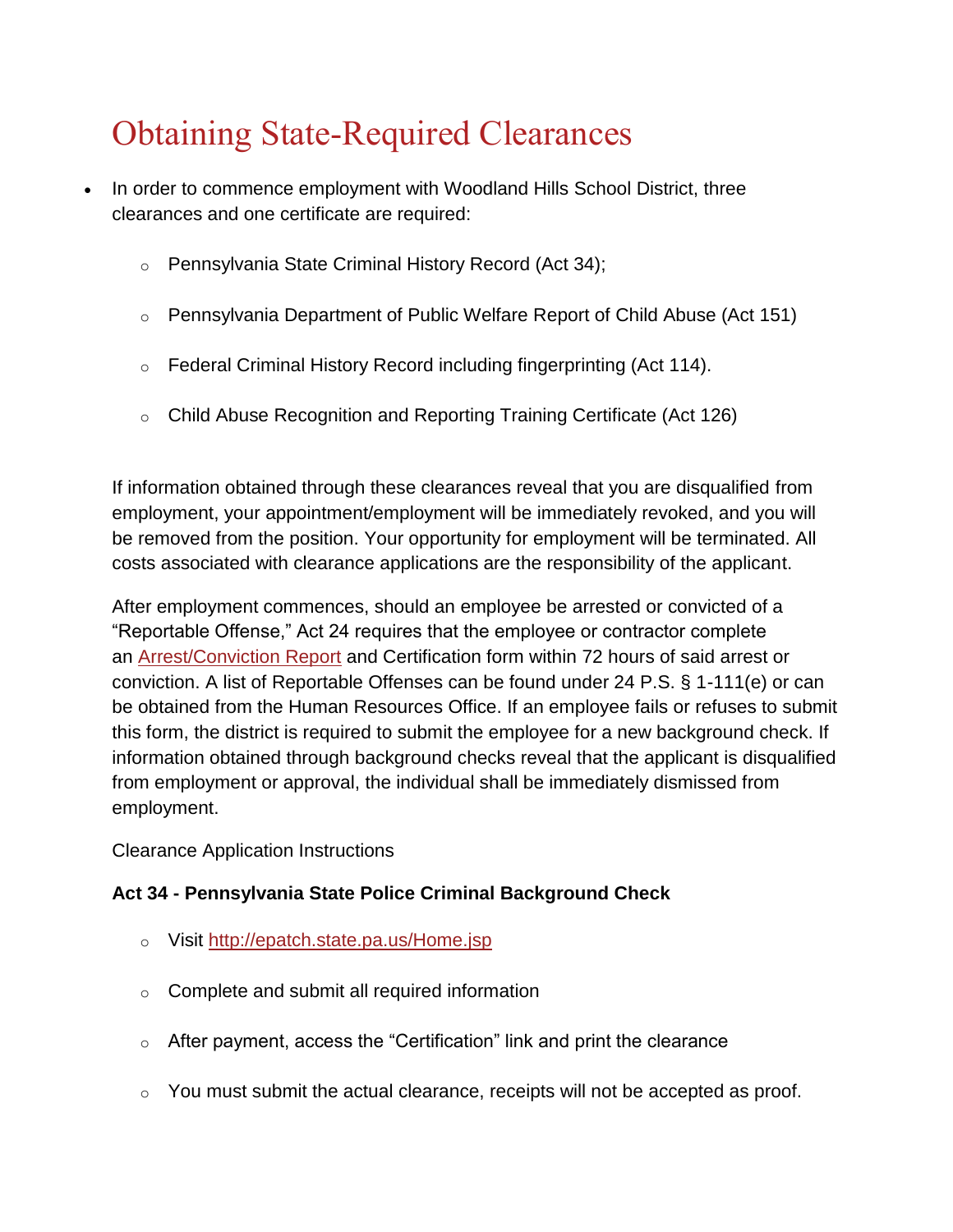### **Act 151 - Pennsylvania Child Abuse History**

- o Visit <http://www.compass.state.pa.us/CWIS>
- o You will be promoted to "Create an Account"
- o Complete and submit all required information (Note: You must select "Public School Employee" as purpose for clearance.)
- o You will receive an email stating that your request is being processed. Once you receive an email stating that your request has been processed, revisit the site and print your clearance.

### **Act 114 - FBI Criminal Background Check**

- $\circ$  Registration The applicant must register prior to going to the fingerprint site. Walk in service is allowed but all applicants are required to complete preenrollment in the new Universal Enrollment system. Pre-enrollment can be completed online or over the phone. The registration website is available online 24 hours/day, seven days per week at [https://uenroll.identogo.com.](https://uenroll.identogo.com/) Telephonic registration is available at 1-844-321-2101 Monday through Friday, 8am to 6pm EST. During the pre-enrollment process, all demographic data for the applicant is collected (name, address, etc.) along with notices about identification requirements and other important information. The "Service Code" is: 1KG6XN.
- $\circ$  Payment The applicant will pay a fee of \$22.60 for the fingerprint service and to secure an unofficial copy of the Criminal History Record. Major Credit Cards as well as Money orders or cashier's checks payable to MorphoTrust will be accepted on site for those applicants who are required to pay individually. No cash transactions or personal checks are allowed.

IDEMIA has also established a payment option for fingerprinting services for entities interested in paying the applicant's fee. This new option provides a payment 'coupon' that the entity will provide to each applicant for use. Each coupon is unique and may only be used one time. Account applications must be completed prior to the applicant visiting the fingerprint site. The authorized representative must complete the account application. To establish a billing account, visit the website <https://www.identogo.com/locations/pennsylvania> and download an application.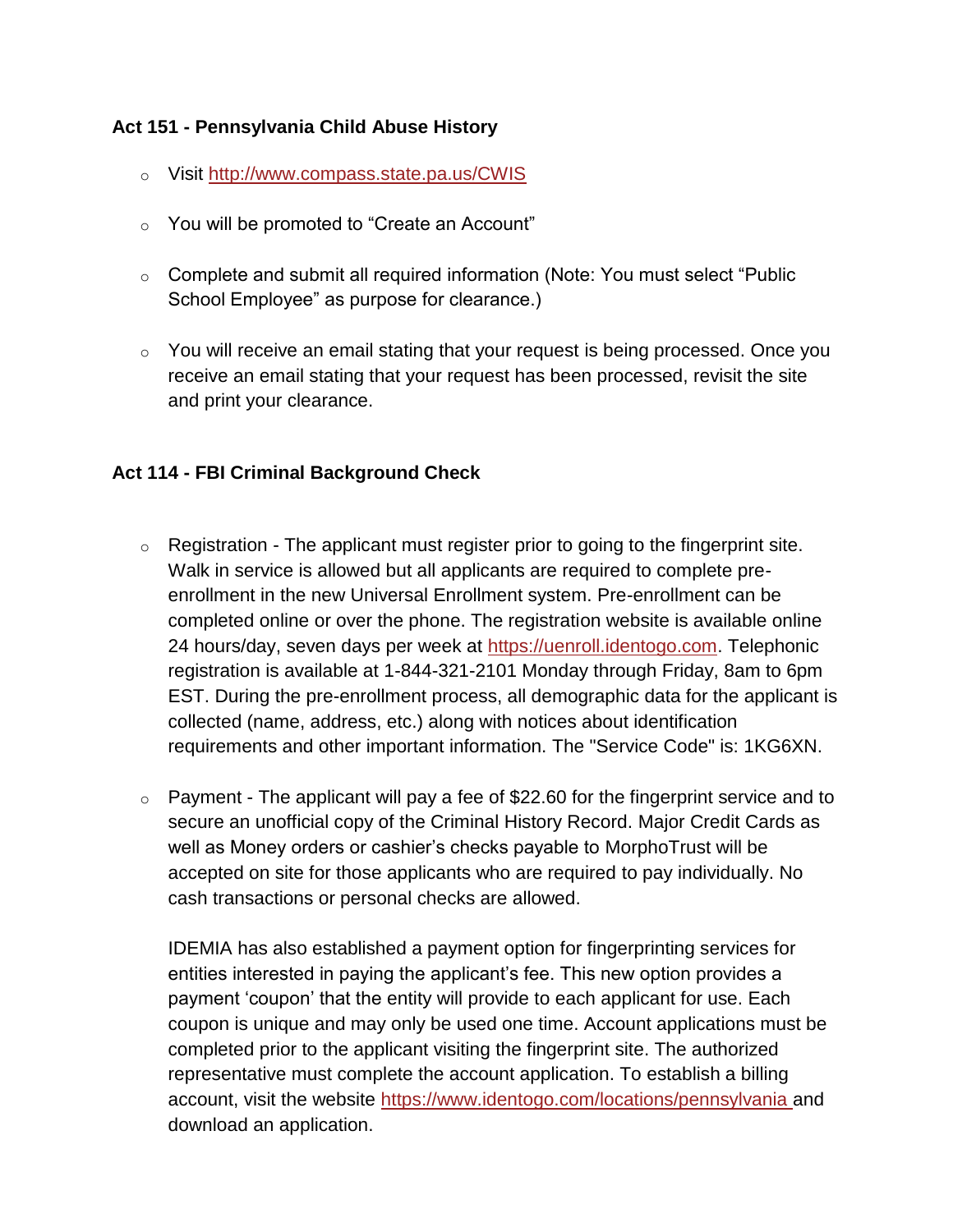- $\circ$  Fingerprint Locations After registration, the applicant proceeds to the fingerprint site of their choice for fingerprinting. The location of the fingerprint sites and days and hours of operation for each site are posted on IDEMIA's website at [https://uenroll.identogo.com.](https://uenroll.identogo.com/) The location of fingerprint sites may change over time; applicants are encouraged to confirm the site location nearest to their location. PDE encourages entities where access to the fingerprint location is more than 25 miles away to contact IDEMIA and suggest areas where another closer site could be established.
- $\circ$  Fingerprinting At the fingerprint site the Enrollment Agents (EA) manages the fingerprint collection process. The fingerprint transaction begins when the EA reviews the applicant's qualified State or Federal photo ID before processing the applicant's transaction. Applicants will not be processed if they cannot produce an acceptable photo ID. After the identity of the applicant has been established, all ten fingers are scanned to complete the process. The entire fingerprint capture process should take no more than three to five minutes.
- $\circ$  Report Access For the public or private school or higher education institution to access the official report via the electronic system, applicants must present their UEID to the hiring entity (as shown on the receipt provided after fingerprint capture). This process allows an applicant to provide multiple potential employers with their UEID, as the report is linked to the UEID number and not assigned to a specific school. If an applicant has lost their receipt or needs to confirm UEID, the applicant may visit the UEP website [\(https://uenroll.identogo.com/](https://uenroll.identogo.com/) ) and simply check status of their file by providing alternate personal information. Applicants will enter their personal information after clicking in the lower portion of that screen to obtain their receipt with the UEID.

Applicants will receive an unofficial copy of their report. However, the school is required to review the official CHRI online and print a file copy of the CHRI if the applicant is hired by the school or their contractor, or if the applicant is approved for student teaching.

#### Fingerprint Corrections/Submissions

In some cases, a classifiable fingerprint record cannot be obtained. Immediately upon indication, IDEMIA will take corrective action to notify the applicant of the need to reprint the applicant at no cost to the applicant. This corrective action will be completed at the earliest possible time that is convenient for the applicant. IDEMIA will contact the applicant directly via email should a re-print be necessary. NOTE: Reprinting can be applied to each applicant one time only.